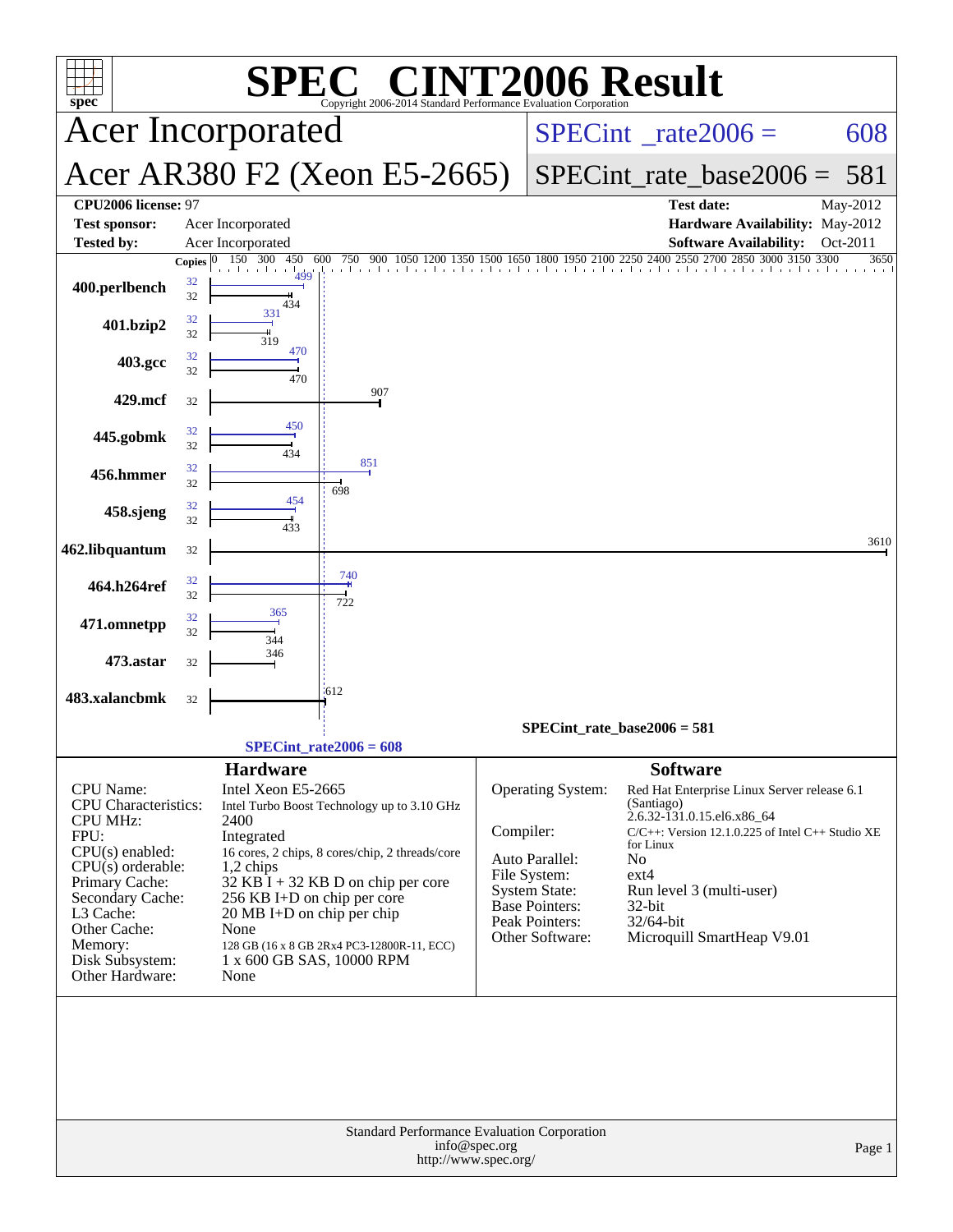

# **[SPEC CINT2006 Result](http://www.spec.org/auto/cpu2006/Docs/result-fields.html#SPECCINT2006Result)**

Acer Incorporated

SPECint rate $2006 = 608$ 

Acer AR380 F2 (Xeon E5-2665)

[SPECint\\_rate\\_base2006 =](http://www.spec.org/auto/cpu2006/Docs/result-fields.html#SPECintratebase2006) 581

#### **[CPU2006 license:](http://www.spec.org/auto/cpu2006/Docs/result-fields.html#CPU2006license)** 97 **[Test date:](http://www.spec.org/auto/cpu2006/Docs/result-fields.html#Testdate)** May-2012

**[Test sponsor:](http://www.spec.org/auto/cpu2006/Docs/result-fields.html#Testsponsor)** Acer Incorporated **[Hardware Availability:](http://www.spec.org/auto/cpu2006/Docs/result-fields.html#HardwareAvailability)** May-2012 **[Tested by:](http://www.spec.org/auto/cpu2006/Docs/result-fields.html#Testedby)** Acer Incorporated **[Software Availability:](http://www.spec.org/auto/cpu2006/Docs/result-fields.html#SoftwareAvailability)** Oct-2011

#### **[Results Table](http://www.spec.org/auto/cpu2006/Docs/result-fields.html#ResultsTable)**

|                    | <b>Base</b>                                                                                              |                |              |                |       |                |              |               | <b>Peak</b>    |              |                |              |                |              |  |
|--------------------|----------------------------------------------------------------------------------------------------------|----------------|--------------|----------------|-------|----------------|--------------|---------------|----------------|--------------|----------------|--------------|----------------|--------------|--|
| <b>Benchmark</b>   | <b>Copies</b>                                                                                            | <b>Seconds</b> | <b>Ratio</b> | <b>Seconds</b> | Ratio | <b>Seconds</b> | Ratio        | <b>Copies</b> | <b>Seconds</b> | <b>Ratio</b> | <b>Seconds</b> | <b>Ratio</b> | <b>Seconds</b> | <b>Ratio</b> |  |
| 400.perlbench      | 32                                                                                                       | 720            | 434          | 746            | 419   | 718            | 435 <b>I</b> | 32            | 625            | 500          | 630            | 496          | 627            | <u>499</u>   |  |
| 401.bzip2          | 32                                                                                                       | 969            | 319          | 1020           | 303   | 969            | 319          | 32            | 937            | 330          | 930            | 332          | 932            | 331          |  |
| $403.\mathrm{gcc}$ | 32                                                                                                       | 547            | 471          | 548            | 470   | 550            | 468          | 32            | 550            | 468          | 549            | 470          | 547            | 471          |  |
| $429$ .mcf         | 32                                                                                                       | 324            | 901          | 322            | 907   | 320            | 912          | 32            | 324            | 901          | 322            | 907          | 320            | 912          |  |
| 445.gobmk          | 32                                                                                                       | 776            | 432          | 773            | 434   | 773            | 434          | 32            | 747            | 449          | 745            | 450          | 739            | 454          |  |
| 456.hmmer          | 32                                                                                                       | 427            | 700          | 428            | 697   | 428            | <b>698</b>   | 32            | 350            | 852          | 352            | 849          | 351            | 851          |  |
| 458 sjeng          | 32                                                                                                       | 894            | 433          | 882            | 439   | 895            | 433          | 32            | 851            | 455          | 852            | 454          | 853            | 454          |  |
| 462.libquantum     | 32                                                                                                       | 183            | 3610         | 183            | 3620  | 184            | 3610         | 32            | 183            | 3610         | 183            | 3620         | 184            | 3610         |  |
| 464.h264ref        | 32                                                                                                       | 972            | 728          | 981            | 722   | 981            | 722          | 32            | 957            | 740          | 964            | 735          | 939            | 754          |  |
| 471.omnetpp        | 32                                                                                                       | 583            | 343          | 582            | 344   | 582            | 344          | 32            | 548            | 365          | 549            | 364          | 549            | 365          |  |
| $473$ . astar      | 32                                                                                                       | 651            | 345          | 650            | 346   | 650            | 346          | 32            | 651            | 345          | 650            | 346          | 650            | 346          |  |
| 483.xalancbmk      | 32                                                                                                       | 359            | 614          | 361            | 612   | 361            | 612          | 32            | 359            | 614          | 361            | 612          | 361            | 612          |  |
|                    | Results appear in the order in which they were run. Bold underlined text indicates a median measurement. |                |              |                |       |                |              |               |                |              |                |              |                |              |  |

#### **[Submit Notes](http://www.spec.org/auto/cpu2006/Docs/result-fields.html#SubmitNotes)**

 The numactl mechanism was used to bind copies to processors. The config file option 'submit' was used to generate numactl commands to bind each copy to a specific processor. For details, please see the config file.

#### **[Operating System Notes](http://www.spec.org/auto/cpu2006/Docs/result-fields.html#OperatingSystemNotes)**

Stack size set to unlimited using "ulimit -s unlimited"

#### **[Platform Notes](http://www.spec.org/auto/cpu2006/Docs/result-fields.html#PlatformNotes)**

Standard Performance Evaluation Corporation Sysinfo program /usr/cpu2006/config/sysinfo.rev6800 \$Rev: 6800 \$ \$Date:: 2011-10-11 #\$ 6f2ebdff5032aaa42e583f96b07f99d3 running on localhost.localdomain Thu May 24 17:59:53 2012 This section contains SUT (System Under Test) info as seen by some common utilities. To remove or add to this section, see: <http://www.spec.org/cpu2006/Docs/config.html#sysinfo> From /proc/cpuinfo model name : Intel(R) Xeon(R) CPU E5-2665 0 @ 2.40GHz 2 "physical id"s (chips) 32 "processors" cores, siblings (Caution: counting these is hw and system dependent. The following excerpts from /proc/cpuinfo might not be reliable. Use with caution.) cpu cores : 8 siblings : 16 Continued on next page

[info@spec.org](mailto:info@spec.org) <http://www.spec.org/>

Page 2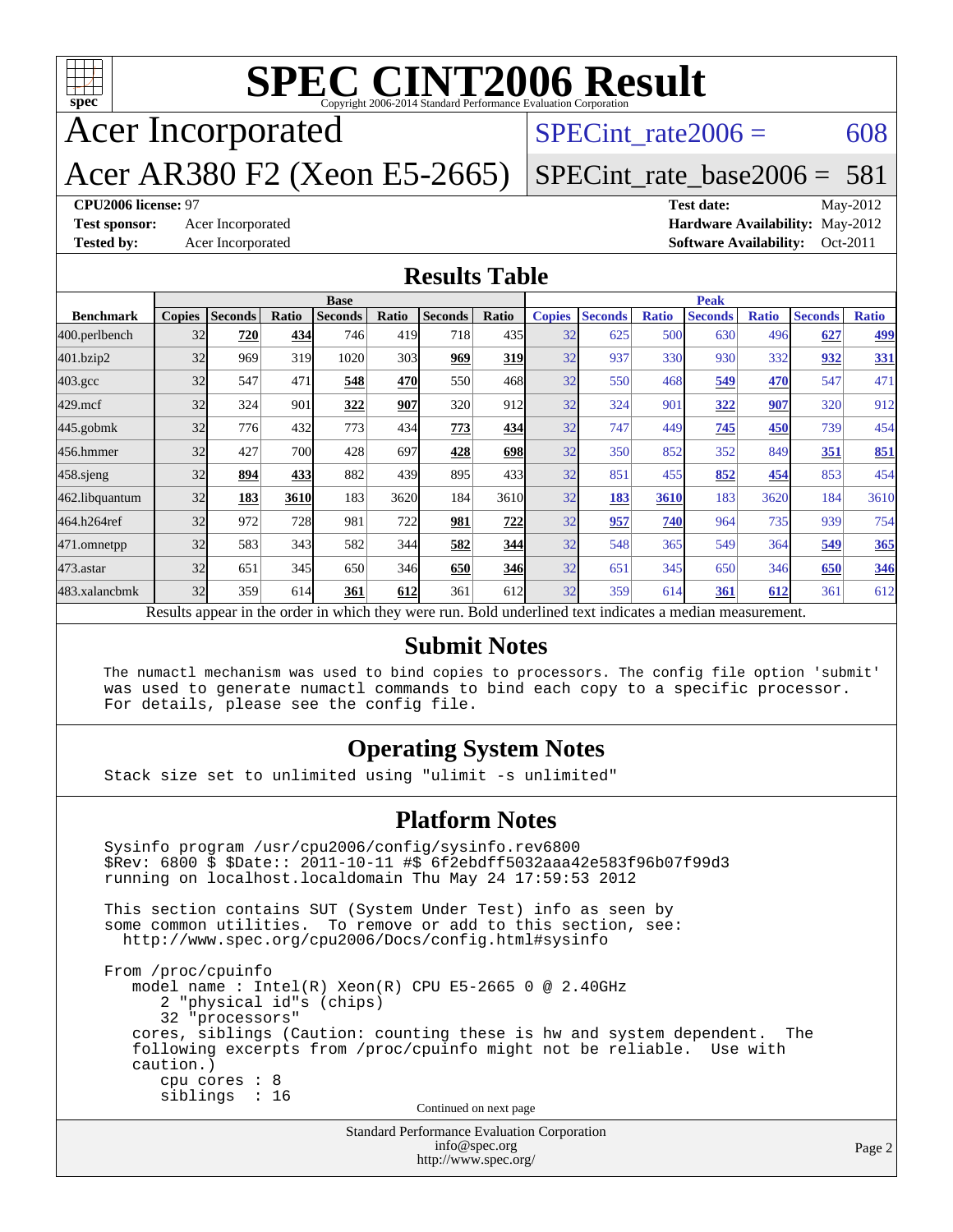| <b>SPEC CINT2006 Result</b><br>$spec*$<br>Copyright 2006-2014 Standard Performance Evaluation Corporation                                                                                                                                                      |                                                                                                     |  |  |  |  |
|----------------------------------------------------------------------------------------------------------------------------------------------------------------------------------------------------------------------------------------------------------------|-----------------------------------------------------------------------------------------------------|--|--|--|--|
| <b>Acer Incorporated</b>                                                                                                                                                                                                                                       | $SPECint rate 2006 =$<br>608                                                                        |  |  |  |  |
| Acer AR380 F2 (Xeon E5-2665)                                                                                                                                                                                                                                   | $SPECint_rate_base2006 = 581$                                                                       |  |  |  |  |
| CPU2006 license: 97<br><b>Test sponsor:</b><br>Acer Incorporated<br><b>Tested by:</b><br>Acer Incorporated                                                                                                                                                     | <b>Test date:</b><br>May-2012<br>Hardware Availability: May-2012<br>Software Availability: Oct-2011 |  |  |  |  |
| <b>Platform Notes (Continued)</b><br>physical 0: cores 0 1 2 3 4 5 6 7<br>physical 1: cores 0 1 2 3 4 5 6 7<br>cache size : 20480 KB                                                                                                                           |                                                                                                     |  |  |  |  |
| From /proc/meminfo<br>MemTotal:<br>132139800 kB<br>HugePages Total:<br>0<br>2048 kB<br>Hugepagesize:                                                                                                                                                           |                                                                                                     |  |  |  |  |
| /usr/bin/lsb release -d<br>Red Hat Enterprise Linux Server release 6.1 (Santiago)                                                                                                                                                                              |                                                                                                     |  |  |  |  |
| From /etc/*release* /etc/*version*<br>redhat-release: Red Hat Enterprise Linux Server release 6.1 (Santiago)<br>system-release: Red Hat Enterprise Linux Server release 6.1 (Santiago)<br>system-release-cpe: cpe:/o:redhat:enterprise_linux:6server:ga:server |                                                                                                     |  |  |  |  |
| uname $-a$ :<br>Linux localhost.localdomain 2.6.32-131.0.15.el6.x86_64 #1 SMP Tue May 10<br>15:42:40 EDT 2011 x86_64 x86_64 x86_64 GNU/Linux                                                                                                                   |                                                                                                     |  |  |  |  |
| run-level 3 May 24 17:59 last=5                                                                                                                                                                                                                                |                                                                                                     |  |  |  |  |
| SPEC is set to: /usr/cpu2006<br>Used Avail Use% Mounted on<br>Filesystem<br>Type<br>Size<br>/dev/mapper/VolGroup-lv_root<br>434G<br>ext4<br>87G 326G 21% /                                                                                                     |                                                                                                     |  |  |  |  |
| Additional information from dmidecode:<br>Memory:<br>16x Hynix Semiconductor HMT31GR7CFR4C-PB 8 GB 1600 MHz 1 rank                                                                                                                                             |                                                                                                     |  |  |  |  |
| (End of data from sysinfo program)                                                                                                                                                                                                                             |                                                                                                     |  |  |  |  |
| <b>General Notes</b>                                                                                                                                                                                                                                           |                                                                                                     |  |  |  |  |
| Environment variables set by runspec before the start of the run:                                                                                                                                                                                              |                                                                                                     |  |  |  |  |

 Binaries compiled on a system with 1x Core i7-860 CPU + 8GB memory using RHEL5.5 Transparent Huge Pages enabled with: echo always > /sys/kernel/mm/redhat\_transparent\_hugepage/enabled Filesystem page cache cleared with:<br>echo 1> /proc/sys/vm/drop\_cac /proc/sys/vm/drop\_caches runspec command invoked through numactl i.e.: numactl --interleave=all runspec <etc>

LD\_LIBRARY\_PATH = "/usr/cpu2006/libs/32:/usr/cpu2006/libs/64"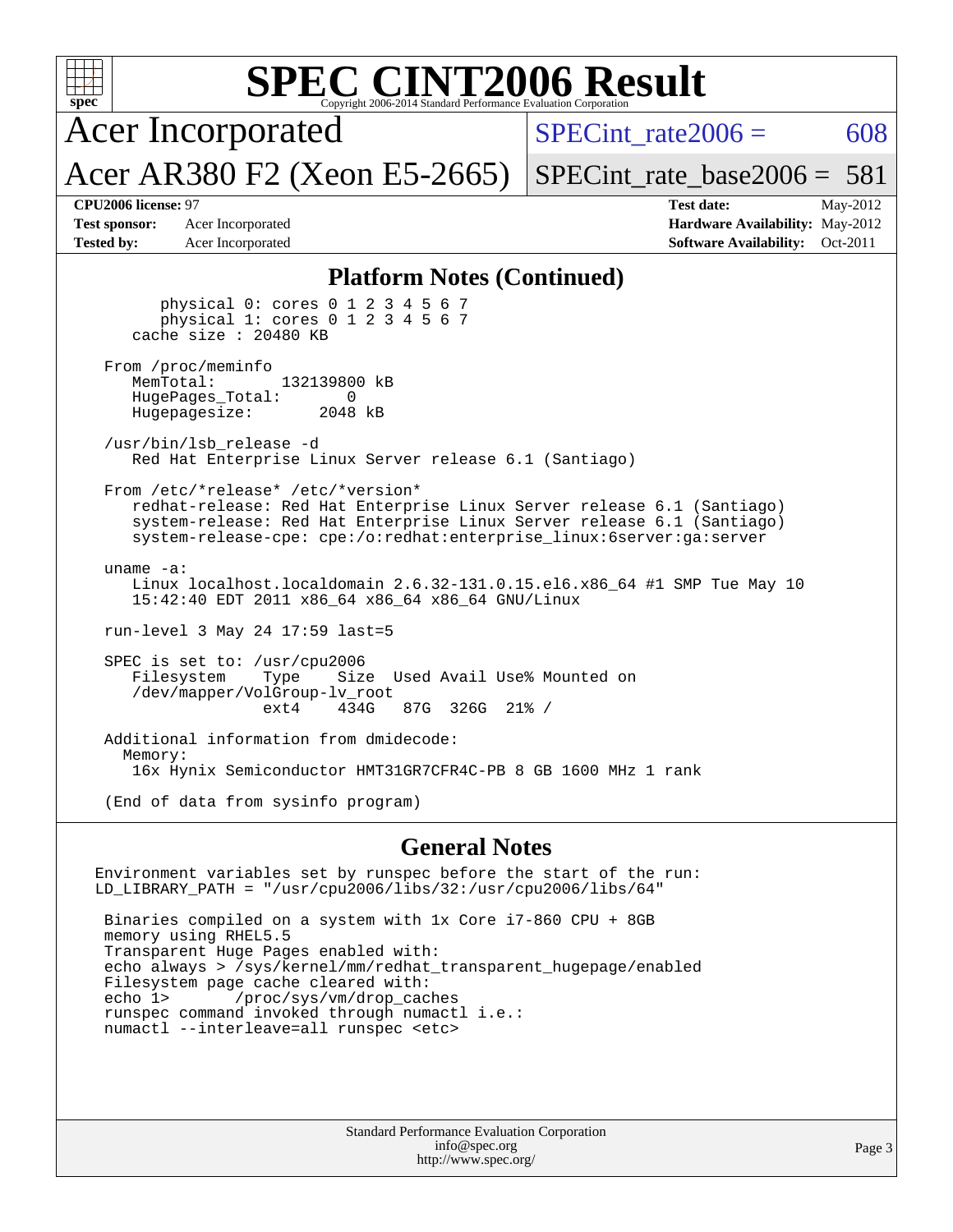

## **[SPEC CINT2006 Result](http://www.spec.org/auto/cpu2006/Docs/result-fields.html#SPECCINT2006Result)**

Acer Incorporated

SPECint rate $2006 = 608$ 

[SPECint\\_rate\\_base2006 =](http://www.spec.org/auto/cpu2006/Docs/result-fields.html#SPECintratebase2006) 581

**[CPU2006 license:](http://www.spec.org/auto/cpu2006/Docs/result-fields.html#CPU2006license)** 97 **[Test date:](http://www.spec.org/auto/cpu2006/Docs/result-fields.html#Testdate)** May-2012 **[Test sponsor:](http://www.spec.org/auto/cpu2006/Docs/result-fields.html#Testsponsor)** Acer Incorporated **[Hardware Availability:](http://www.spec.org/auto/cpu2006/Docs/result-fields.html#HardwareAvailability)** May-2012 **[Tested by:](http://www.spec.org/auto/cpu2006/Docs/result-fields.html#Testedby)** Acer Incorporated **[Software Availability:](http://www.spec.org/auto/cpu2006/Docs/result-fields.html#SoftwareAvailability)** Oct-2011

## **[Base Compiler Invocation](http://www.spec.org/auto/cpu2006/Docs/result-fields.html#BaseCompilerInvocation)**

[C benchmarks](http://www.spec.org/auto/cpu2006/Docs/result-fields.html#Cbenchmarks):  $\text{icc}$   $-\text{m32}$ 

[C++ benchmarks:](http://www.spec.org/auto/cpu2006/Docs/result-fields.html#CXXbenchmarks) [icpc -m32](http://www.spec.org/cpu2006/results/res2012q3/cpu2006-20120525-22404.flags.html#user_CXXbase_intel_icpc_4e5a5ef1a53fd332b3c49e69c3330699)

#### **[Base Portability Flags](http://www.spec.org/auto/cpu2006/Docs/result-fields.html#BasePortabilityFlags)**

 400.perlbench: [-DSPEC\\_CPU\\_LINUX\\_IA32](http://www.spec.org/cpu2006/results/res2012q3/cpu2006-20120525-22404.flags.html#b400.perlbench_baseCPORTABILITY_DSPEC_CPU_LINUX_IA32) 462.libquantum: [-DSPEC\\_CPU\\_LINUX](http://www.spec.org/cpu2006/results/res2012q3/cpu2006-20120525-22404.flags.html#b462.libquantum_baseCPORTABILITY_DSPEC_CPU_LINUX) 483.xalancbmk: [-DSPEC\\_CPU\\_LINUX](http://www.spec.org/cpu2006/results/res2012q3/cpu2006-20120525-22404.flags.html#b483.xalancbmk_baseCXXPORTABILITY_DSPEC_CPU_LINUX)

Acer AR380 F2 (Xeon E5-2665)

### **[Base Optimization Flags](http://www.spec.org/auto/cpu2006/Docs/result-fields.html#BaseOptimizationFlags)**

[C benchmarks](http://www.spec.org/auto/cpu2006/Docs/result-fields.html#Cbenchmarks):

[-xAVX](http://www.spec.org/cpu2006/results/res2012q3/cpu2006-20120525-22404.flags.html#user_CCbase_f-xAVX) [-ipo](http://www.spec.org/cpu2006/results/res2012q3/cpu2006-20120525-22404.flags.html#user_CCbase_f-ipo) [-O3](http://www.spec.org/cpu2006/results/res2012q3/cpu2006-20120525-22404.flags.html#user_CCbase_f-O3) [-no-prec-div](http://www.spec.org/cpu2006/results/res2012q3/cpu2006-20120525-22404.flags.html#user_CCbase_f-no-prec-div) [-opt-prefetch](http://www.spec.org/cpu2006/results/res2012q3/cpu2006-20120525-22404.flags.html#user_CCbase_f-opt-prefetch) [-opt-mem-layout-trans=3](http://www.spec.org/cpu2006/results/res2012q3/cpu2006-20120525-22404.flags.html#user_CCbase_f-opt-mem-layout-trans_a7b82ad4bd7abf52556d4961a2ae94d5)

[C++ benchmarks:](http://www.spec.org/auto/cpu2006/Docs/result-fields.html#CXXbenchmarks)

[-xAVX](http://www.spec.org/cpu2006/results/res2012q3/cpu2006-20120525-22404.flags.html#user_CXXbase_f-xAVX) [-ipo](http://www.spec.org/cpu2006/results/res2012q3/cpu2006-20120525-22404.flags.html#user_CXXbase_f-ipo) [-O3](http://www.spec.org/cpu2006/results/res2012q3/cpu2006-20120525-22404.flags.html#user_CXXbase_f-O3) [-no-prec-div](http://www.spec.org/cpu2006/results/res2012q3/cpu2006-20120525-22404.flags.html#user_CXXbase_f-no-prec-div) [-opt-prefetch](http://www.spec.org/cpu2006/results/res2012q3/cpu2006-20120525-22404.flags.html#user_CXXbase_f-opt-prefetch) [-opt-mem-layout-trans=3](http://www.spec.org/cpu2006/results/res2012q3/cpu2006-20120525-22404.flags.html#user_CXXbase_f-opt-mem-layout-trans_a7b82ad4bd7abf52556d4961a2ae94d5) [-Wl,-z,muldefs](http://www.spec.org/cpu2006/results/res2012q3/cpu2006-20120525-22404.flags.html#user_CXXbase_link_force_multiple1_74079c344b956b9658436fd1b6dd3a8a) [-L/smartheap -lsmartheap](http://www.spec.org/cpu2006/results/res2012q3/cpu2006-20120525-22404.flags.html#user_CXXbase_SmartHeap_7c9e394a5779e1a7fec7c221e123830c)

#### **[Base Other Flags](http://www.spec.org/auto/cpu2006/Docs/result-fields.html#BaseOtherFlags)**

[C benchmarks](http://www.spec.org/auto/cpu2006/Docs/result-fields.html#Cbenchmarks):

403.gcc: [-Dalloca=\\_alloca](http://www.spec.org/cpu2006/results/res2012q3/cpu2006-20120525-22404.flags.html#b403.gcc_baseEXTRA_CFLAGS_Dalloca_be3056838c12de2578596ca5467af7f3)

## **[Peak Compiler Invocation](http://www.spec.org/auto/cpu2006/Docs/result-fields.html#PeakCompilerInvocation)**

[C benchmarks \(except as noted below\)](http://www.spec.org/auto/cpu2006/Docs/result-fields.html#Cbenchmarksexceptasnotedbelow): [icc -m32](http://www.spec.org/cpu2006/results/res2012q3/cpu2006-20120525-22404.flags.html#user_CCpeak_intel_icc_5ff4a39e364c98233615fdd38438c6f2) 400.perlbench: [icc -m64](http://www.spec.org/cpu2006/results/res2012q3/cpu2006-20120525-22404.flags.html#user_peakCCLD400_perlbench_intel_icc_64bit_bda6cc9af1fdbb0edc3795bac97ada53) 401.bzip2: [icc -m64](http://www.spec.org/cpu2006/results/res2012q3/cpu2006-20120525-22404.flags.html#user_peakCCLD401_bzip2_intel_icc_64bit_bda6cc9af1fdbb0edc3795bac97ada53)

456.hmmer: [icc -m64](http://www.spec.org/cpu2006/results/res2012q3/cpu2006-20120525-22404.flags.html#user_peakCCLD456_hmmer_intel_icc_64bit_bda6cc9af1fdbb0edc3795bac97ada53)

458.sjeng: [icc -m64](http://www.spec.org/cpu2006/results/res2012q3/cpu2006-20120525-22404.flags.html#user_peakCCLD458_sjeng_intel_icc_64bit_bda6cc9af1fdbb0edc3795bac97ada53)

```
C++ benchmarks: 
    icpc -m32
```
Standard Performance Evaluation Corporation [info@spec.org](mailto:info@spec.org) <http://www.spec.org/>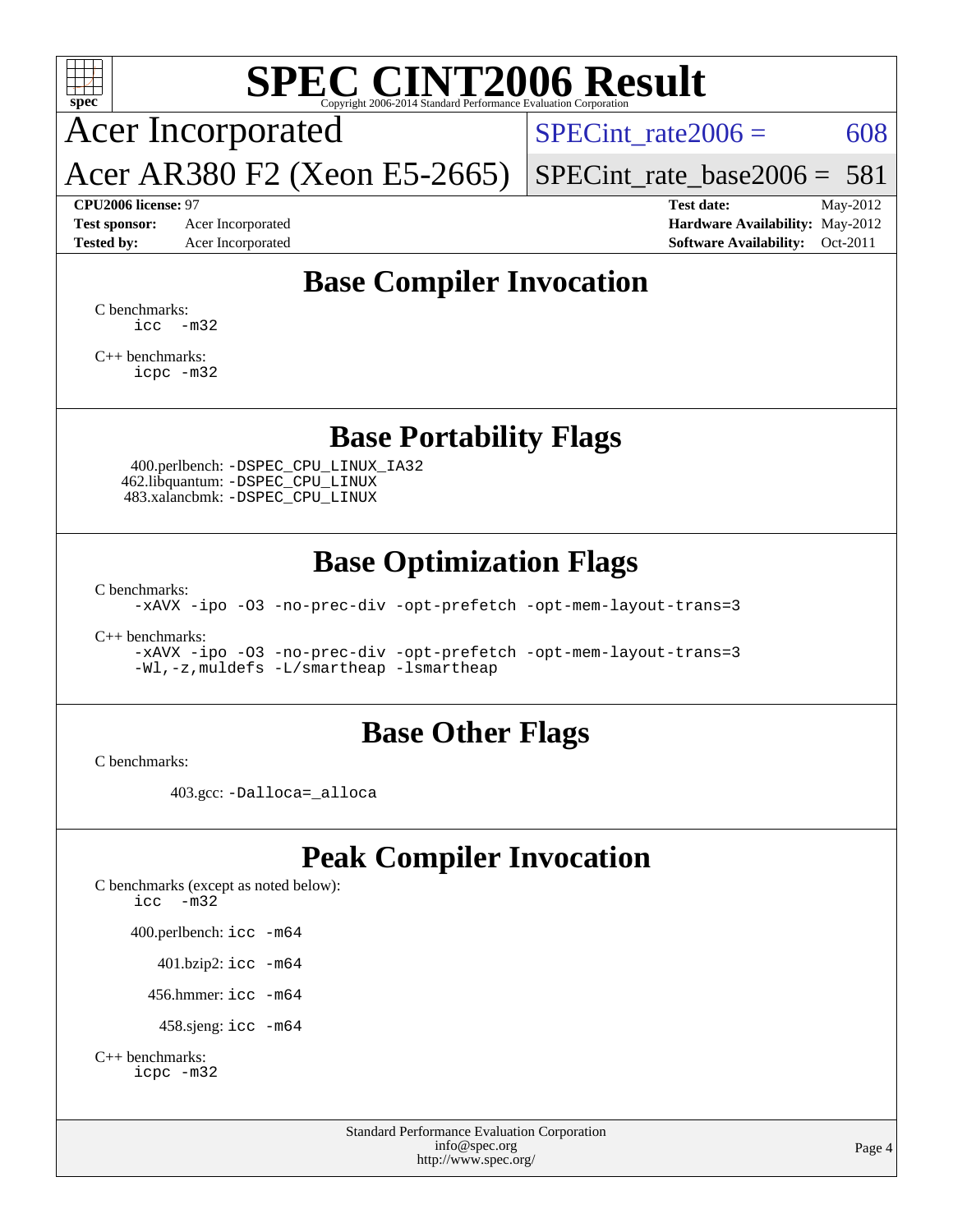

## **[SPEC CINT2006 Result](http://www.spec.org/auto/cpu2006/Docs/result-fields.html#SPECCINT2006Result)**

Acer Incorporated

SPECint rate $2006 = 608$ 

[SPECint\\_rate\\_base2006 =](http://www.spec.org/auto/cpu2006/Docs/result-fields.html#SPECintratebase2006)  $581$ 

**[CPU2006 license:](http://www.spec.org/auto/cpu2006/Docs/result-fields.html#CPU2006license)** 97 **[Test date:](http://www.spec.org/auto/cpu2006/Docs/result-fields.html#Testdate)** May-2012 **[Test sponsor:](http://www.spec.org/auto/cpu2006/Docs/result-fields.html#Testsponsor)** Acer Incorporated **[Hardware Availability:](http://www.spec.org/auto/cpu2006/Docs/result-fields.html#HardwareAvailability)** May-2012 **[Tested by:](http://www.spec.org/auto/cpu2006/Docs/result-fields.html#Testedby)** Acer Incorporated **[Software Availability:](http://www.spec.org/auto/cpu2006/Docs/result-fields.html#SoftwareAvailability)** Oct-2011

## **[Peak Portability Flags](http://www.spec.org/auto/cpu2006/Docs/result-fields.html#PeakPortabilityFlags)**

 400.perlbench: [-DSPEC\\_CPU\\_LP64](http://www.spec.org/cpu2006/results/res2012q3/cpu2006-20120525-22404.flags.html#b400.perlbench_peakCPORTABILITY_DSPEC_CPU_LP64) [-DSPEC\\_CPU\\_LINUX\\_X64](http://www.spec.org/cpu2006/results/res2012q3/cpu2006-20120525-22404.flags.html#b400.perlbench_peakCPORTABILITY_DSPEC_CPU_LINUX_X64) 401.bzip2: [-DSPEC\\_CPU\\_LP64](http://www.spec.org/cpu2006/results/res2012q3/cpu2006-20120525-22404.flags.html#suite_peakCPORTABILITY401_bzip2_DSPEC_CPU_LP64) 456.hmmer: [-DSPEC\\_CPU\\_LP64](http://www.spec.org/cpu2006/results/res2012q3/cpu2006-20120525-22404.flags.html#suite_peakCPORTABILITY456_hmmer_DSPEC_CPU_LP64) 458.sjeng: [-DSPEC\\_CPU\\_LP64](http://www.spec.org/cpu2006/results/res2012q3/cpu2006-20120525-22404.flags.html#suite_peakCPORTABILITY458_sjeng_DSPEC_CPU_LP64) 462.libquantum: [-DSPEC\\_CPU\\_LINUX](http://www.spec.org/cpu2006/results/res2012q3/cpu2006-20120525-22404.flags.html#b462.libquantum_peakCPORTABILITY_DSPEC_CPU_LINUX) 483.xalancbmk: [-DSPEC\\_CPU\\_LINUX](http://www.spec.org/cpu2006/results/res2012q3/cpu2006-20120525-22404.flags.html#b483.xalancbmk_peakCXXPORTABILITY_DSPEC_CPU_LINUX)

Acer AR380 F2 (Xeon E5-2665)

## **[Peak Optimization Flags](http://www.spec.org/auto/cpu2006/Docs/result-fields.html#PeakOptimizationFlags)**

[C benchmarks](http://www.spec.org/auto/cpu2006/Docs/result-fields.html#Cbenchmarks):

```
 400.perlbench: -xAVX(pass 2) -prof-gen(pass 1) -ipo(pass 2) -O3(pass 2)
                -no-prec-div(pass 2) -prof-use(pass 2) -auto-ilp32
        401.bzip2: -xAVX(pass 2) -prof-gen(pass 1) -ipo(pass 2) -O3(pass 2)
                -no-prec-div(pass 2) -prof-use(pass 2) -opt-prefetch
                -auto-ilp32 -ansi-alias
          403.gcc: -xAVX -ipo -O3 -no-prec-div
         429.mcf: basepeak = yes
       445.gobmk: -xAVX(pass 2) -prof-gen(pass 1) -prof-use(pass 2)
                -ansi-alias -opt-mem-layout-trans=3
       456.hmmer: -xAVX -ipo -O3 -no-prec-div -unroll2 -auto-ilp32
         458.sjeng: -xAVX(pass 2) -prof-gen(pass 1) -ipo(pass 2) -O3(pass 2)
                -no-prec-div(pass 2) -prof-use(pass 2) -unroll4
                -auto-ilp32
   462.libquantum: basepeak = yes
       464.h264ref: -xAVX(pass 2) -prof-gen(pass 1) -ipo(pass 2) -O3(pass 2)
                -no-prec-div(pass 2) -prof-use(pass 2) -unroll2
                -ansi-alias
C++ benchmarks: 
      471.omnetpp: -xAVX(pass 2) -prof-gen(pass 1) -ipo(pass 2) -O3(pass 2)
                -no-prec-div(pass 2) -prof-use(pass 2) -ansi-alias
                -opt-ra-region-strategy=block -Wl,-z,muldefs
                -L/smartheap -lsmartheap
        473.astar: basepeak = yes
   483.xalanchmk: basepeak = yes
```